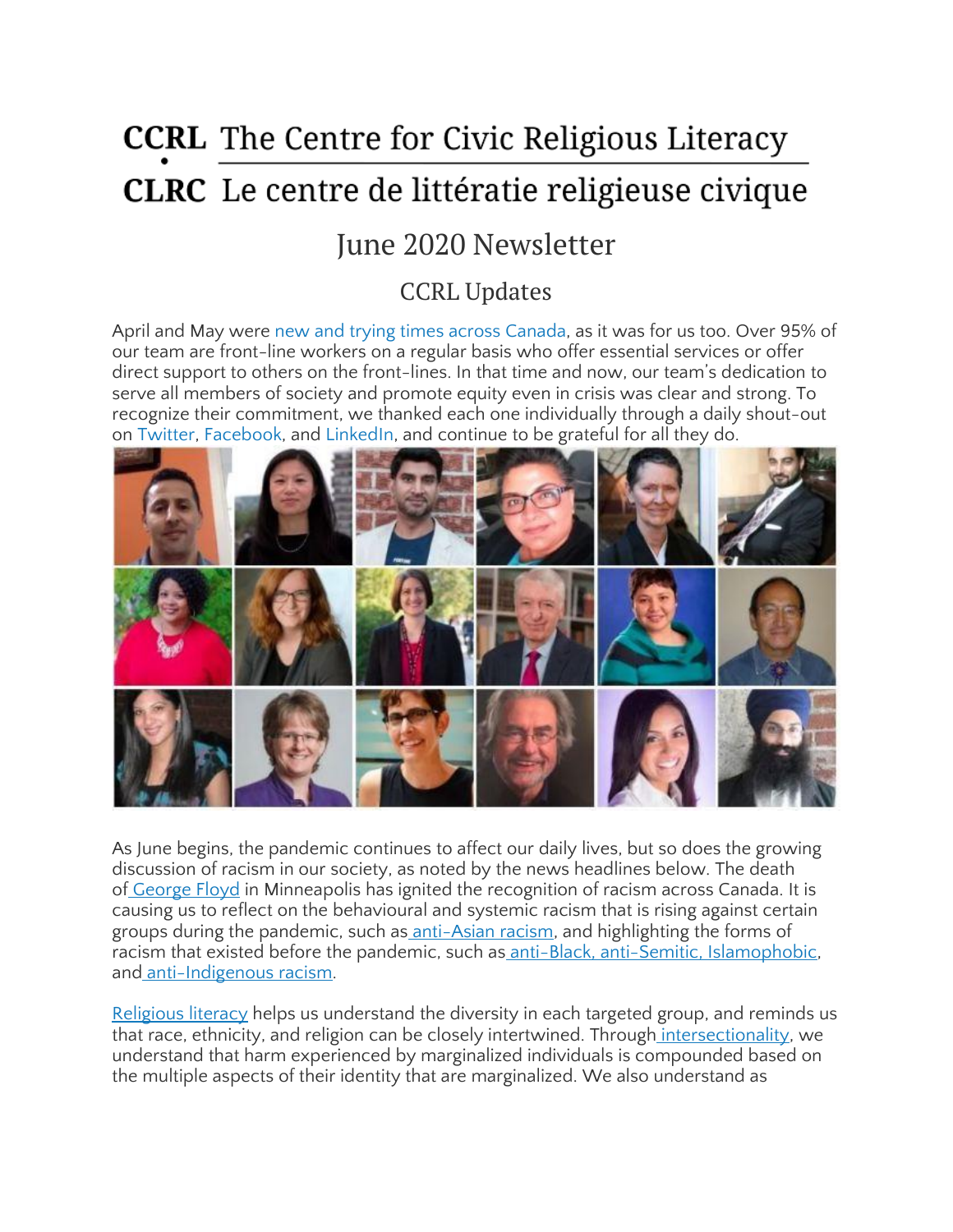members of our team belong to different marginalized groups and/or support those who are marginalized.

However, as we were optimistic when the pandemic started, we continue to be optimistic now. We are thankful to have the knowledge and skill set to address both behavioural and system racism, and especially when it relates to religious, spiritual, and non-religious aspects of identity and society. We are thankful for the scheduled [engagements](https://ccrl-clrc.ca/our-engagements/) we have on these matters and we will continue to add new ones online. We are also thankful that we have been engaging in these [conversations](https://ccrl-clrc.ca/gallery/) since our work began.

Now, as we proceed in these difficult times, we look to you and invite you to work with us. The pandemic and the protests are revealing the cracks in our systems but also the strength in society. We know we have the strength and skills for this new time.

If you, your organization, or contacts would like to collaborate with us, please contact me at ac@ccrl-clrc.ca. If you would like to offer [financial](https://ccrl-clrc.ca/support-us/) support to this work too, we would be grateful since we have yet to receive government funding for our work. Thank you and we look forward to working with you.

Sincerely, *[Alice](https://ccrl-clrc.ca/alice-chan/)* CCRL Executive Director & Co-Founder

The Pulse

These current headlines reflect how religious, spiritual, non-religious perspectives remain part of our daily lives and society. They show the struggles, virtues, and influence of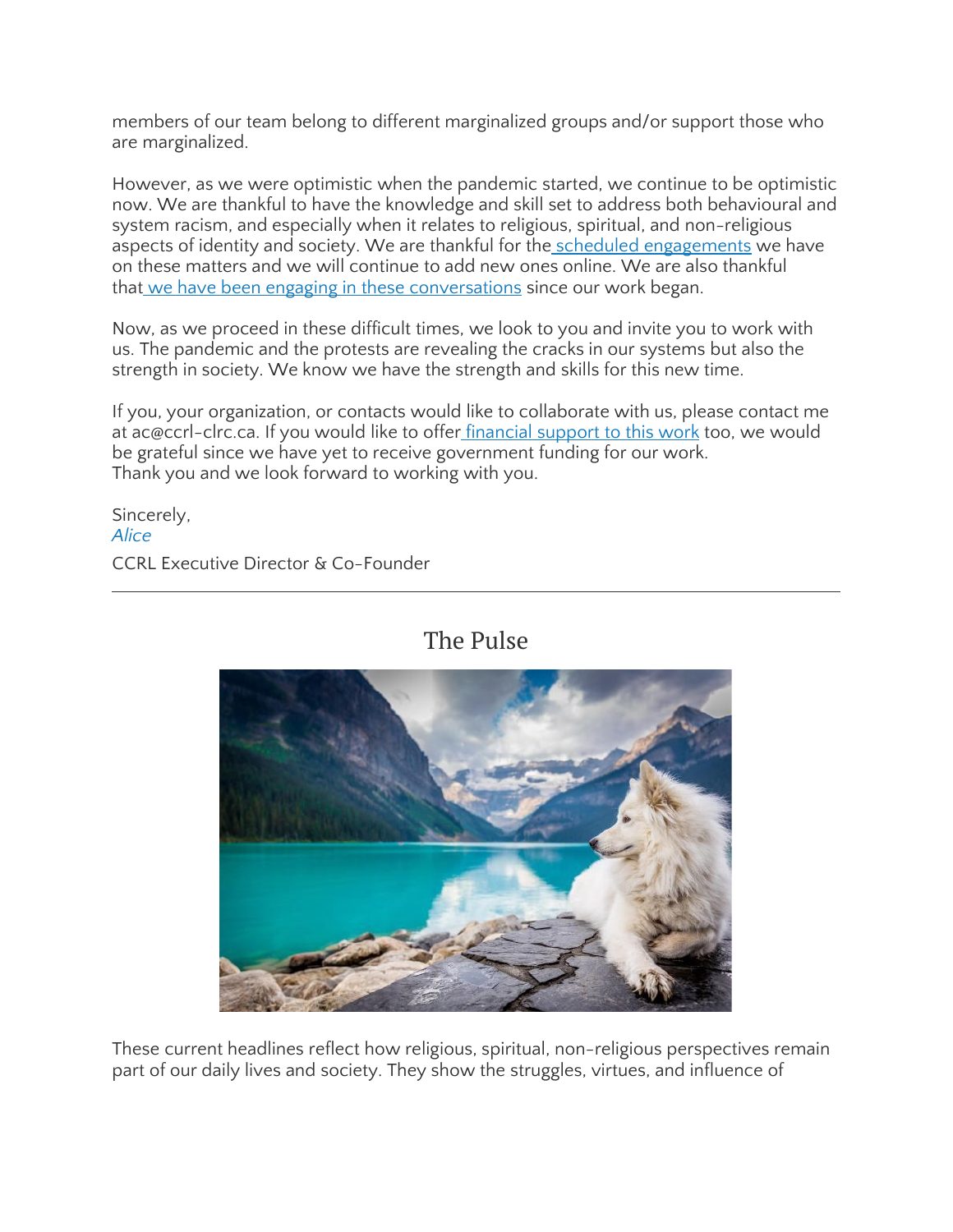Canadians in local and global communities before and through the pandemic. We are clearly speaking more openly about racism too.

*Follow our Twitter, Instagram, and LinkedIn accounts for headlines on a regular basis. Note, these headlines do not indicate endorsement but are shared for the purpose of awareness.*

### **Canada:**

- 'It's really [comforting':](https://globalnews.ca/news/6949730/islam-call-to-prayer-canada/) Islamic call to prayer heard for 1st time in Canada amid [coronavirus](https://globalnews.ca/news/6949730/islam-call-to-prayer-canada/) *Global News*
- Why religious freedom stokes [coronavirus](https://theconversation.com/why-religious-freedom-stokes-coronavirus-protests-in-the-u-s-but-not-canada-136557) protests in the U.S., but not Canada *The Conversation*
- Opinion: How Ravi Zacharias changed the way [evangelism](https://religionnews.com/2020/05/29/the-vision-of-ravi-zacharias/) is done *Religion News Service*

### **Territories:**

- How Tr'ondëk [Hwëch'in](https://thenarwhal.ca/trondek-hwechin-first-nation-aims-revitalize-critical-salmon-stocks-yukon/) First Nation aims to revitalize critical salmon stocks in Yukon The Narwhal
- ['Indigenous](https://www.cbc.ca/television/indigenous-voice-matters-what-to-watch-this-june-1.5590258) voice matters:' What to watch this June CBC
- Trudeau announces additional funding for [Indigenous](https://nunavutnews.com/nunavut-news/trudeau-announces-additional-funding-for-indigenous-health-economies-and-social-supports/) health, economies and social [supports](https://nunavutnews.com/nunavut-news/trudeau-announces-additional-funding-for-indigenous-health-economies-and-social-supports/) Nunavut News

#### **British Columbia:**

- Muslim teen in hijab punched [repeatedly](https://bc.ctvnews.ca/muslim-teen-in-hijab-punched-repeatedly-during-alleged-hate-crime-on-transit-1.4963932) during alleged hate crime on transit *CTV News*
- [Vancouver's](https://www.cbc.ca/news/canada/british-columbia/al-jamia-masjid-mosque-vancouver-call-to-prayer-1.5565850) oldest mosque to broadcast call to prayer for first time in its history *CBC BC*
- Human Rights Tribunal denies church's request to toss out White Rock Pride [Society's](https://www.surreynowleader.com/news/human-rights-tribunal-denies-churchs-request-to-toss-out-white-rock-pride-societys-complaint/) [complaint](https://www.surreynowleader.com/news/human-rights-tribunal-denies-churchs-request-to-toss-out-white-rock-pride-societys-complaint/) *Surrey Now-Leader*

#### **Alberta:**

- Fort McMurray's flood disaster was foreseeable and [preventable](https://theconversation.com/fort-mcmurrays-flood-disaster-was-foreseeable-and-preventable-137850?utm_medium=email&utm_campaign=Latest%20from%20The%20Conversation%20for%20May%2022%202020&utm_content=Latest%20from%20The%20Conversation%20for%20May%2022%202020+CID_01e67f1e63a92e4978c7afb4583eb1f2&utm_source=campaign_monitor_ca&utm_term=Fort%20McMurrays%20flood%20disaster%20was%20foreseeable%20and%20preventable) *The Conversation*
- Monday marks [reopening](https://www.capebretonpost.com/news/canada/monday-marks-reopening-of-places-of-worship-in-calgary-456515/) of places of worship in Calgary *Cape Breton Post*
- Family of two slain Metis hunters says goodbye at [ceremony](https://edmontonjournal.com/news/crime/family-of-2-slain-metis-hunters-says-goodbye-at-ceremony-where-bodies-were-discovered-north-of-glendon/wcm/233a5aac-498e-4675-9949-f81156a62cd1/) north of Glendon *Edmonton Journal*

#### **Prairies:**

- Solomon [Elimimian,](https://leaderpost.com/sports/football/cfl/saskatchewan-roughriders/rob-vanstone-kudos-to-solomon-elimimian-and-cody-fajardo-for-speaking-out/wcm/cc357206-1330-40dd-90df-1c1b0835e7e9/) Cody Fajardo speak out against racism *Regina Leader-Post*
- Eid Mubarak! Here's how some Muslims in [Manitoba](https://www.cbc.ca/news/canada/manitoba/eid-celebrations-during-coronavirus-pandemic-1.5582311) are breaking tradition this year *CBC*
- Psych [assessment](https://thestarphoenix.com/news/crime/psych-assessment-being-considered-for-man-charged-with-recent-religious-based-vandalism) sought for man charged with recent 'religious based' [vandalism](https://thestarphoenix.com/news/crime/psych-assessment-being-considered-for-man-charged-with-recent-religious-based-vandalism) *Saskatoon Star Phoenix*

#### **Ontario:**

- Anishinabek Nation Grand Council Chief Glen Hare offers land [acknowledgement](https://www.cbc.ca/news/canada/sudbury/living-languages-anishinabek-nation-grand-council-chief-glen-hare-land-acknowledgement-welcome-1.5488676) and [welcome](https://www.cbc.ca/news/canada/sudbury/living-languages-anishinabek-nation-grand-council-chief-glen-hare-land-acknowledgement-welcome-1.5488676) *CBC*
- [WARMINGTON:](https://www.saltwire.com/opinion/national-perspectives/warmington-drive-in-churches-given-green-light-450759/) Drive-in churches given green light *Saltwire*
- Legal group threatens court challenge over right of Ontario [Orthodox](https://nationalpost.com/news/legal-group-threatens-court-challenge-over-right-of-ontario-orthodox-jews-to-worship-during-pandemic) Jews to worship during [pandemic](https://nationalpost.com/news/legal-group-threatens-court-challenge-over-right-of-ontario-orthodox-jews-to-worship-during-pandemic) *National Post*

### **Quebec:**

- Sœurs de [Sainte-Anne:](https://www.lapresse.ca/covid-19/202006/01/01-5275967-soeurs-de-sainte-anne-on-est-des-oubliees.php) «On est des oubliées» *La Presse*
- *Le clergé [embarrassé](https://www.ledevoir.com/culture/579854/l-eglise-du-tres-saint-sacrement-bientot-classee) par le patrimoine Le Devoir*
- Legault supports [protesters,](https://montrealgazette.com/news/premier-legault-stands-in-solidarity-with-anti-racism-protesters/wcm/14b423a9-362c-4faf-b974-1055411488b0/) but says there's no systemic racism in Quebec *Montreal Gazette*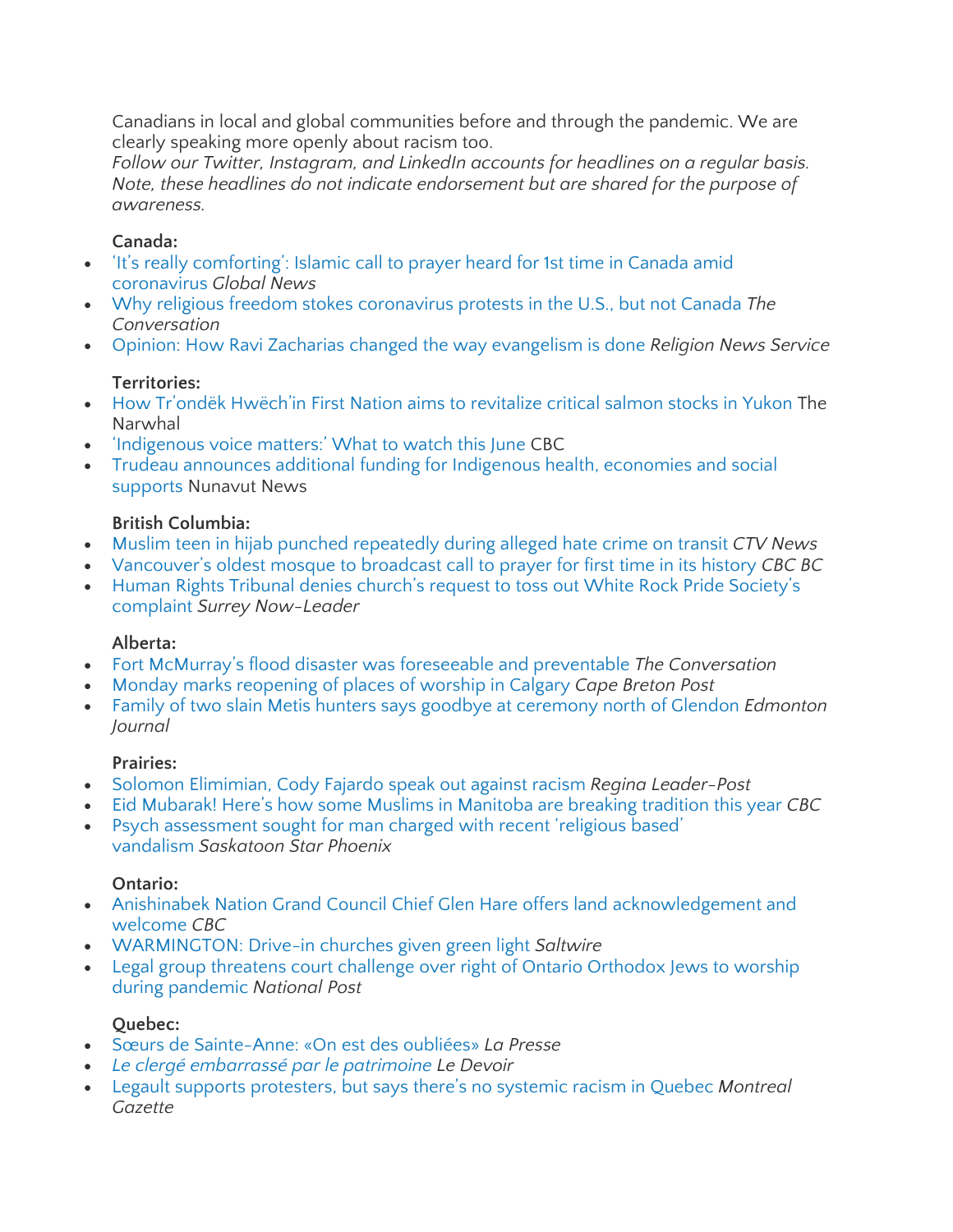#### **Atlantic Provinces:**

- Some P.E.I. churches preparing for religious [gatherings](https://www.cbc.ca/news/canada/prince-edward-island/pei-religious-gathering-phase-3-guidlines-1.5585491) in the next phase *CBC PEI*
- [Newfoundland](https://www.saltwire.com/lifestyles/local-lifestyles/newfoundland-faith-leaders-adapt-to-covid-19-restrictions-embrace-technology-456040/) faith leaders adapt to COVID-19 restrictions, embrace technology *Saltwire*
- Physical distancing doesn't dampen spirits at these [Newfoundland](https://www.thetelegram.com/lifestyles/local-lifestyles/physical-distancing-doesnt-dampen-spirits-at-these-newfoundland-weddings-448957/) weddings *The Telegram*

#### **International:**

- [Ambassador](https://www.forbes.com/sites/ewelinaochab/2020/05/15/ambassador-brownback-warns-about-the-covid-19-related-burdens-faced-by-religious-minorities/#755abe88dfe7) Brownback Warns About The COVID-19 Related Burdens Faced By Religious [Minorities](https://www.forbes.com/sites/ewelinaochab/2020/05/15/ambassador-brownback-warns-about-the-covid-19-related-burdens-faced-by-religious-minorities/#755abe88dfe7) *Forbes*
- *India's treatment of Muslims and migrants puts lives at risk during [COVID-19](https://theconversation.com/indias-treatment-of-muslims-and-migrants-puts-lives-at-risk-during-covid-19-136940?utm_medium=email&utm_campaign=Latest%20from%20The%20Conversation%20for%20May%2021%202020&utm_content=Latest%20from%20The%20Conversation%20for%20May%2021%202020+CID_0d3bd80c3d732022e45bf81479916d99&utm_source=campaign_monitor_ca&utm_term=Indias%20treatment%20of%20Muslims%20and%20migrants%20puts%20lives%20at%20risk%20during%20COVID-19) The Conversation*
- "Their War Against [Education":](https://www.hrw.org/report/2020/05/26/their-war-against-education/armed-group-attacks-teachers-students-and-schools) Armed Group Attacks on Teachers, Students, and Schools in [Burkina](https://www.hrw.org/report/2020/05/26/their-war-against-education/armed-group-attacks-teachers-students-and-schools) Faso *Human Rights Watch*
- Nigerian atheist faces death threats for [blasphemy](https://globalvoices.org/2020/05/01/nigerian-atheist-faces-death-threats-for-blasphemy-against-islam/) against Islam *Global Voices*
- Myanmar Christians Split Over Canadian Pastor Arrested for Violating [COVID-19](https://www.christianitytoday.com/news/2020/may/myanmar-coronavirus-pastor-arrest-david-lah-persecution.html) [Restrictions](https://www.christianitytoday.com/news/2020/may/myanmar-coronavirus-pastor-arrest-david-lah-persecution.html) *Christianity Today*
- George Floyd death: Trump's church visit shocks [religious](https://www.bbc.com/news/world-us-canada-52890650) leaders *BBC News*



### Religious Literacy Thought Corner

Unique to this issue, this list focuses on responses and resources to COVID-19 in relation to religious literacy.

- Fighting [COVID-19:](https://soundcloud.com/askcanadiansikhs/live-from-our-zoom-webinar-fighting-covid-19-sikhs-ppe) Sikhs + PPE *#AskCanadianSikhs, a podcast hosted by the World Sikh Organization of Canada*
- None of the Above: [Nonreligious](https://uofrpress.ca/Books/N/None-of-the-Above) Identity in the US and Canada *by Drs. Joel Thiessen and Sarah Wilkins-Laflamme*
- An [Institutional](https://www.cardus.ca/research/law/reports/an-institutional-history-of-religious-freedom-in-canada/) History of Religious Freedom in Canada*, an 2nd Edition by Cardus*
- A [question](https://newsinteractives.cbc.ca/longform/a-question-of-legacy-cree-writing-and-the-origin-of-the-syllabics) of legacy: Cree writing and the origin of the syllabics *CBC Interactives*
- [Grandfather](https://www.youtube.com/playlist?list=PLbwelRrHWl2UcX-CVhUvNAChzSOpRVVSL) Teachings *Elder Hazel* and the *Royal Saskatchewan Museum,* updated weekly
- The Spirit of [Reconciliation,](https://www.crrf-fcrr.ca/en/canada-beyond-150/the-spirit-of-reconciliation) edited by Rev. Dr. Aldred and Rabbi Dr. Duhan-Kaplan, a project by the Canadian Race Relations Foundation and the Vancouver School of Theology
- The [crossover](https://www.cbc.ca/news/canada/edmonton/programs/radioactive/the-crossover-of-religion-and-sport-1.5484556) of religion and sport, *a CBC interview recording*
- Eight free [academic](https://think.taylorandfrancis.com/cbre-civic-education/?utm_source=TFO&utm_medium=cms&utm_campaign=JPD14020) journal articles from the *British Journal of Religious Education*